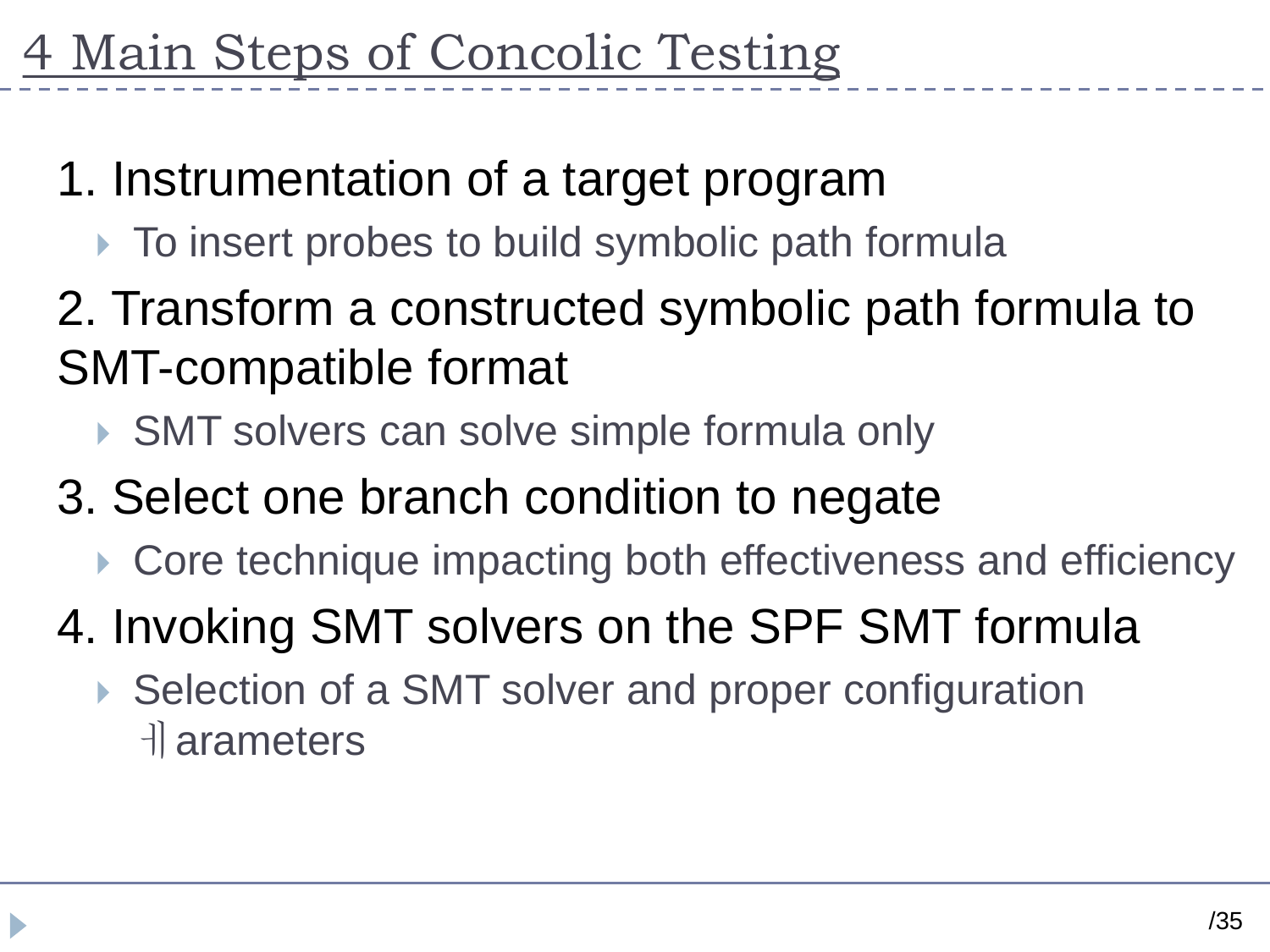- 1. Adding proper assert() statements
	- ▶ W/o assert(), no test results obtained
- 2. Selection of symbolic variables in a target program
	- I Identify which parts of a target program are most important
- 3. Construction of symbolic external environment
	- ▶ To detect real bugs
- 4. Performance tuning and debugging
	- ▶ To obtain better concolic testing results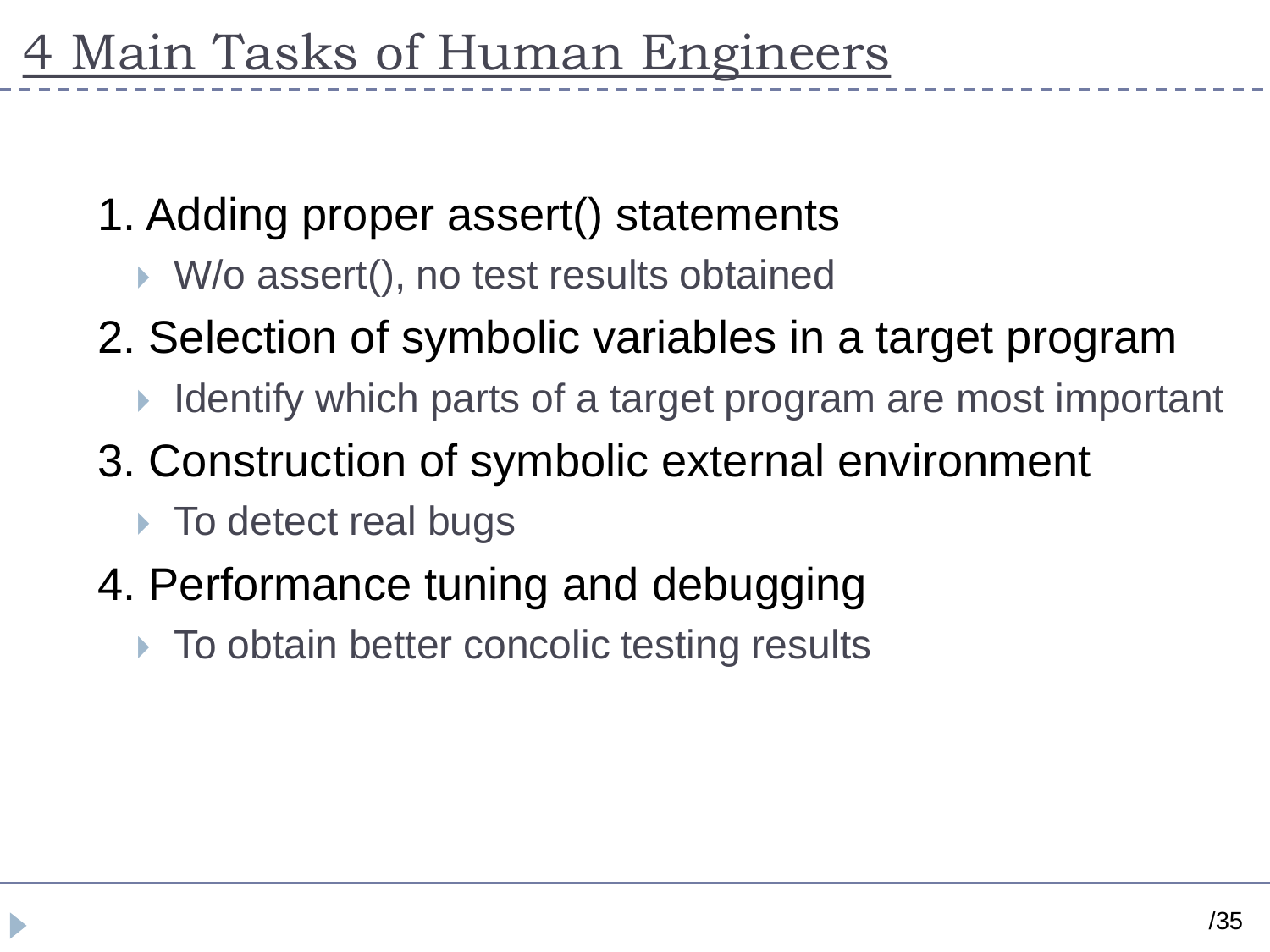- ▶ We test a busybox by using CROWN.
	- ▶ BusyBox is a one-in-all command-line utilities providing a fairly complete programming/debugging environment
	- It combines tiny versions of ~300 UNIX utilities into a single small executable program suite.
	- ▶ Among those 300 utilities, we focused to test the following 10 utilities
		- **grep, vi, cut, expr, od , printf, tr, cp, ls, mv.**
		- We selected these 10 utilities, because their behavior is easy to understand so that it is clear what variables should be declared as symbolic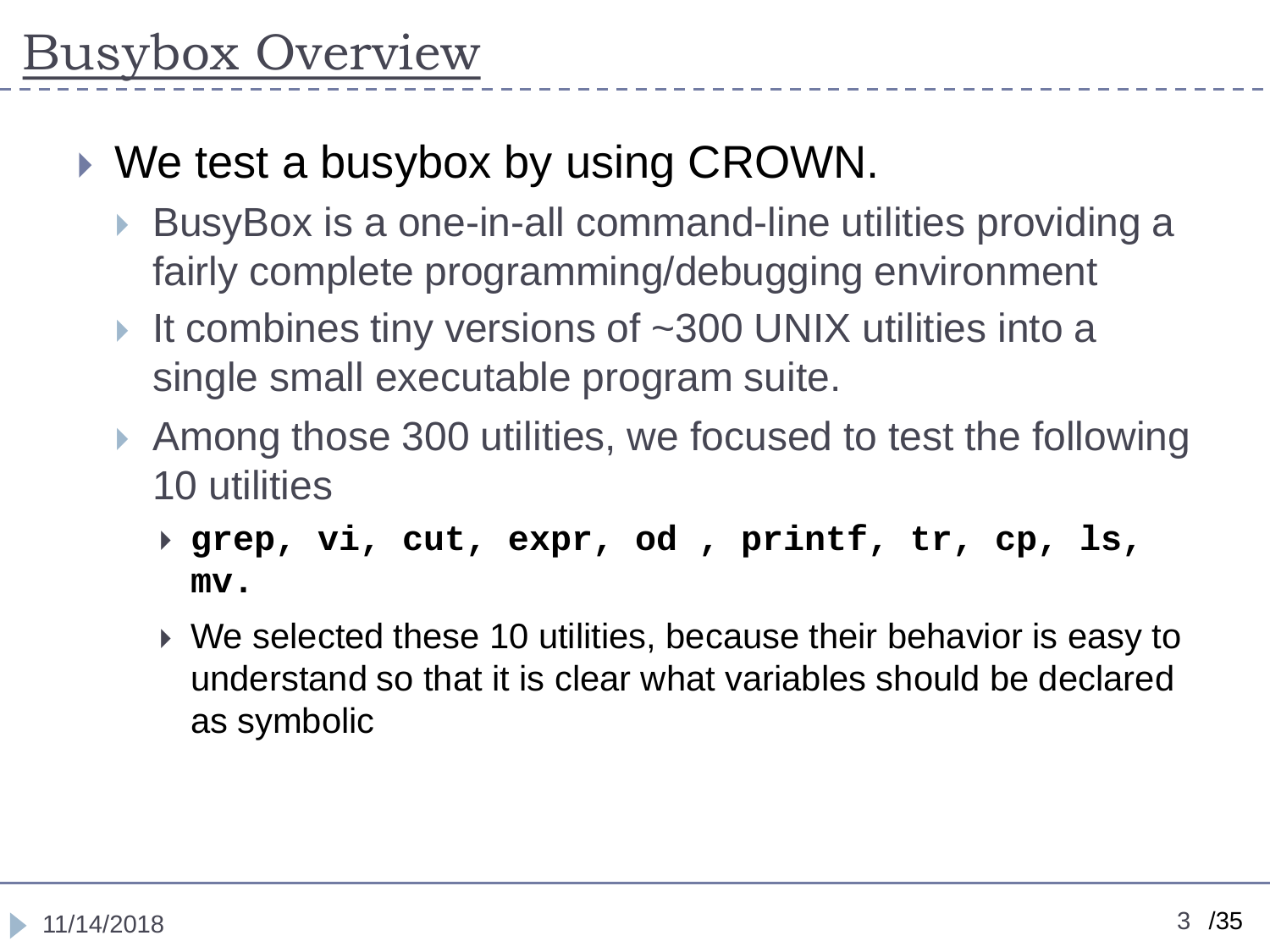#### Experimental environments

- HW: Core(TM)2 [E8400@3GHz](mailto:E8400@3GHz), 4GB memory
- OS: fc8 32bit
- Target program: **busybox 1.17.0**
- Strategies: 4 different strategies are used in our experiment.
	- **dfs**: explore path space by (reverse) Depth-First Search
	- **cfg**: explore path space by Control-Flow Directed Search
	- **random**: explore path space by Random Branch Search
	- **random\_input:** testing target program by randomly generating input
- In addition, a port-polio approach is applied (i.e., merging the test cases generated by all four above strategies).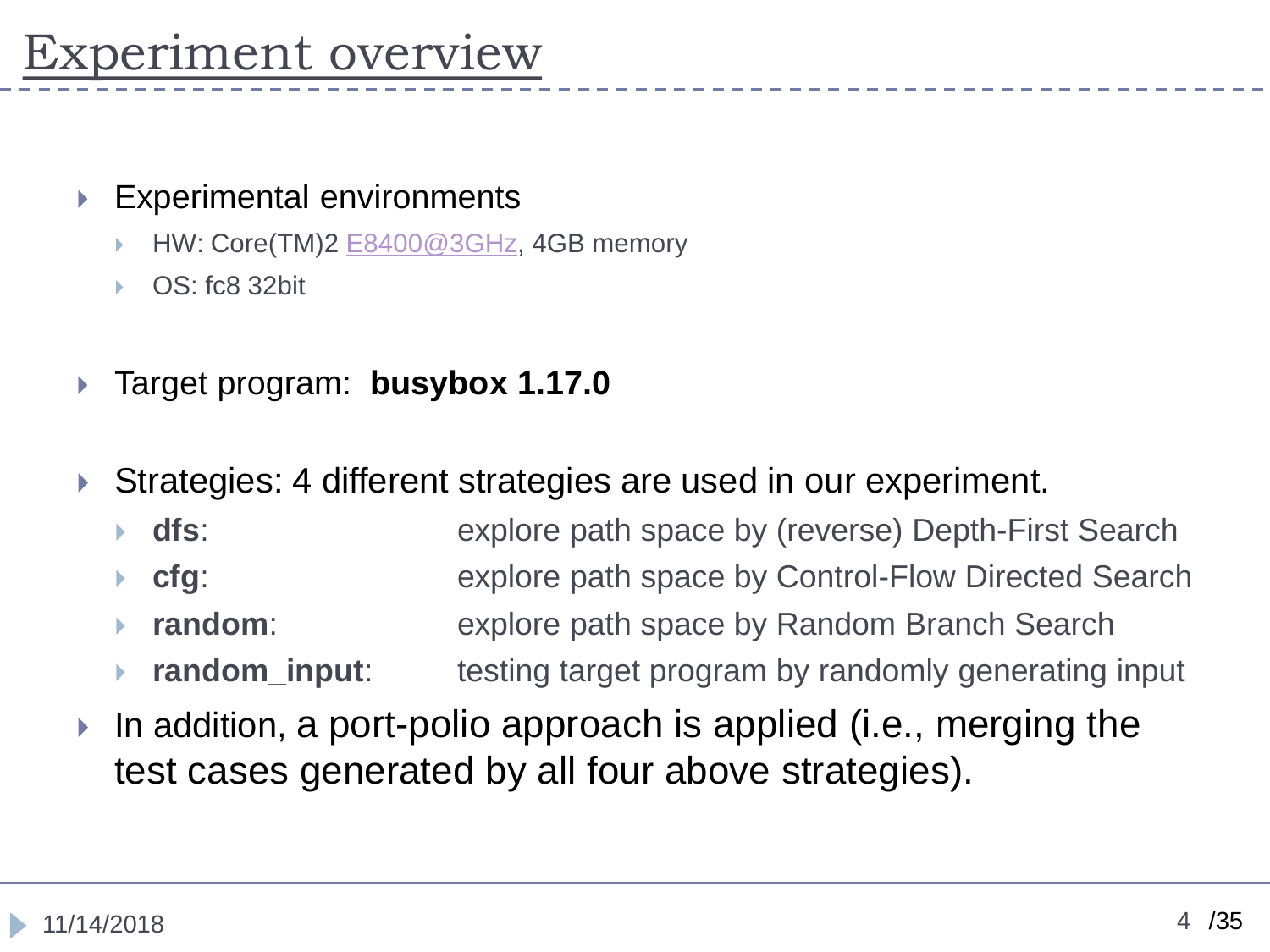# Target description -- printf

- ▶ Description: print ARGUMENT(s) according to FORMAT, where FORMAT controls the output exactly as in C printf.
- ▶ Usage: printf FORMAT [ARGUMENT]...
- ▶ Example :
	- input: ./busybox printf '%s is coming' 'autumn'
	- output: autumn is coming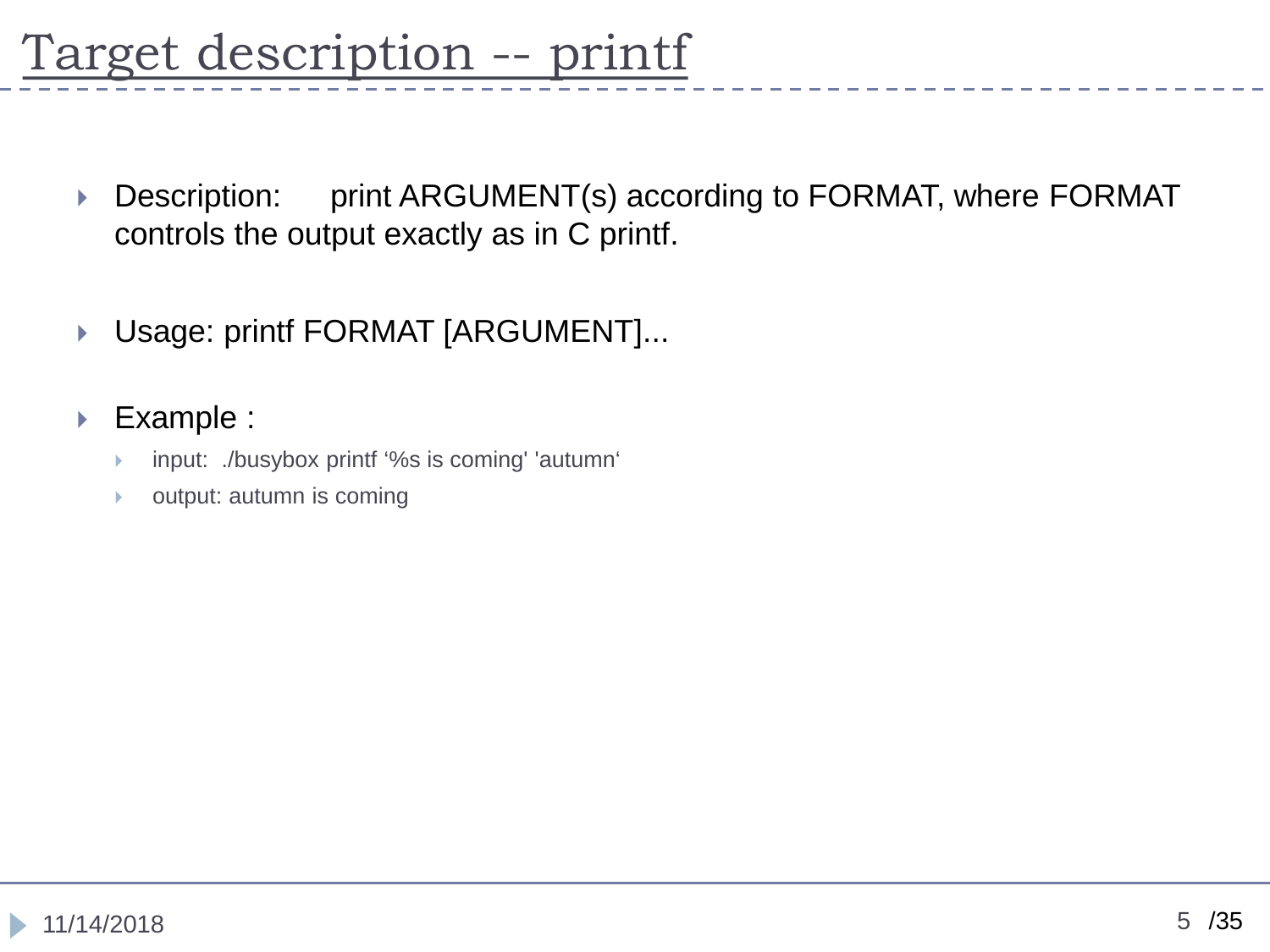- ▶ Experiment Setting :
	- Target utilities: **busybox printf**
	- Usage: **printf FORMAT [ARGUMENT]...**
	- Symbolic variables setting:
		- 1. Set **FORMAT** as symbolic value.
			- Type of FORMAT is string. Restrict **5** symbolic characters as input of FORMAT.
		- 2. Set **ARGUMENT** as symbolic value.
			- Type of ARGUMENT is array of string. Restrict ARGUMENT to **1** length, **10** symbolic characters for each string.
		- 3. Replace library function by source code: *strchr().*
	- We perform experiments in the following approach:
		- 1. run experiment by various strategies.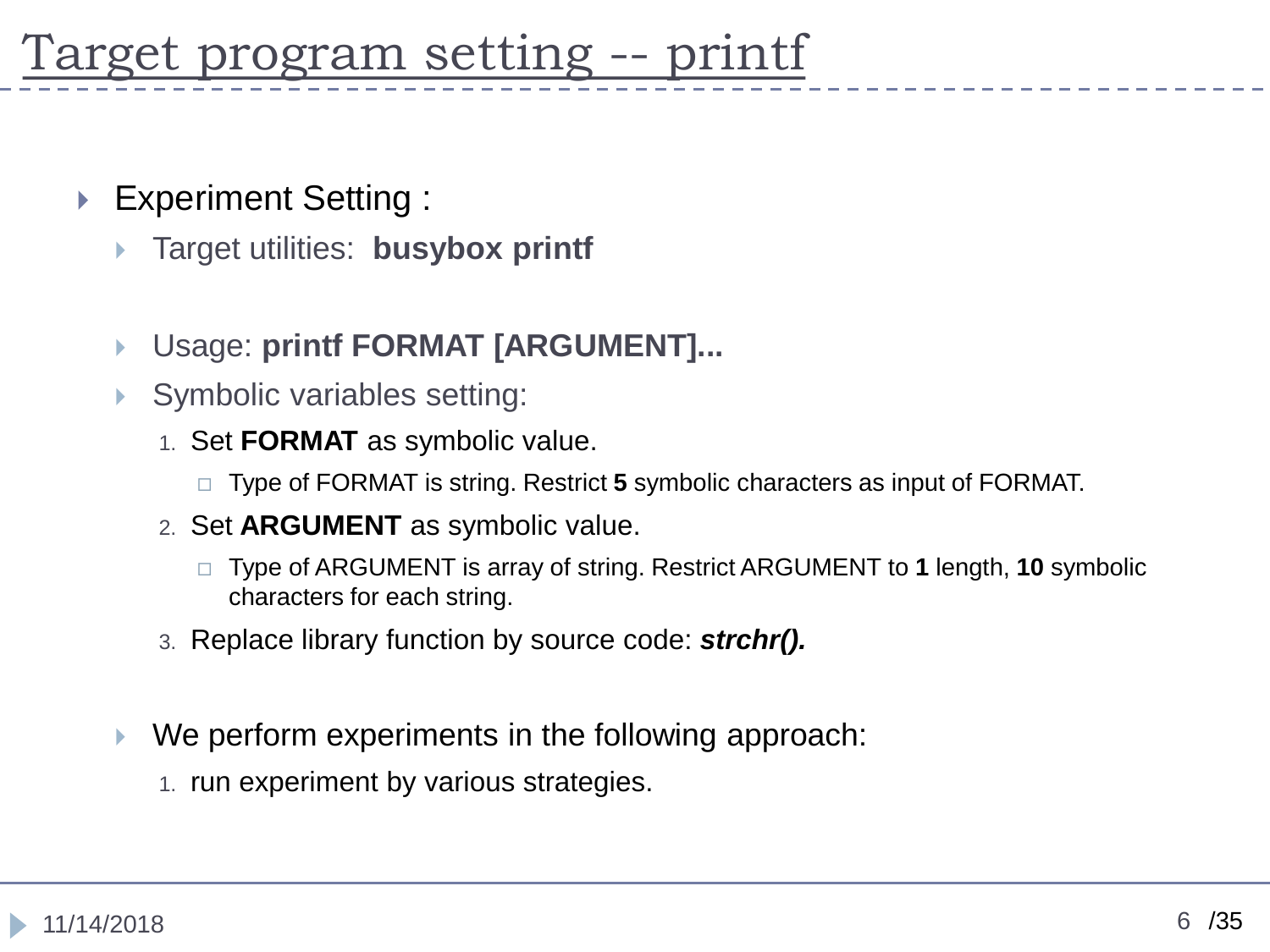# Result -- printf

Experiment setting: Iterations: 10,000 branches in printf.c : 144

Execution command:

run\_crest './busybox '%d123' 0123456789' 10000 -**dfs** run\_crest './busybox '%d123' 0123456789' 10000 -**cfg** run\_crest './busybox '%d123' 0123456789' 10000 -**random** run\_crest './busybox '%d123' 0123456789' 10000 -**random\_input**



| <b>Strategy</b> | Time cost<br>(s) |
|-----------------|------------------|
| Dfs             | 84               |
| Cfg             | 41               |
| Random          | 40               |
| Pure rando      | 30               |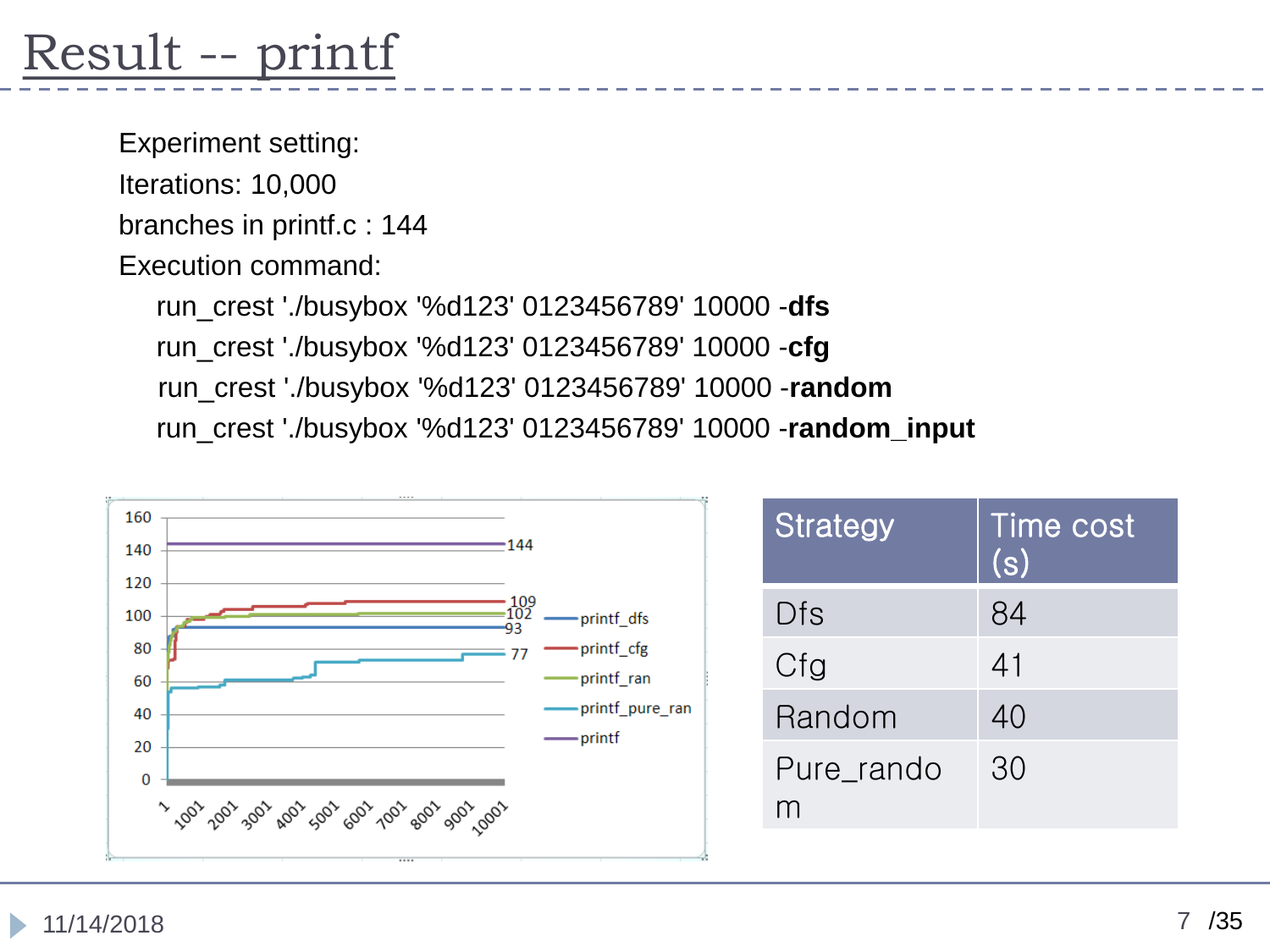# ymbolic setup in source code for printf

### **Two main instruments in busybox printf.c.**

- Set 2 symbolic inputs: *FORMAT, ARGUMENT.*
- Replace library function *strchr()* by source code.

```
1. static void print_direc(char *format, unsigned fmt_length,
2. int field_width, int precision,
3. const char *argument)
4. {
5. //……
6. #ifndef CROWN
7. have_width = strchr(format, \forall);
8. #else
9. have_width = sym_strchr(format, \langle \star \rangle;
10. #endif
11. //……
12. }
13. //……
14. int printf_main(int argc UNUSED_PARAM, char **argv)
15. {
16. int conv_err;
17. char *format;
18. char **argy2;
19. //……
20. format = \arctan 1;
21. argv^2 = argv + 2;
22. int i;
23. int argcc=strlen(format);
24. #ifdef CROWN
25. for(i=0; i\leq \argcc; i++){// argcc = 5 due to the fixed input
                                                                 26. SYM_char(format[i]);
                                                                 27. }
                                                                 28. for(i= 0 ; i < 10 ; i++)29. SYM_char(argv2[0][i]);
                                                                 30. }
                                                                 31. #endif
                                                                 32. //……
                                                                 33. }
                                                                 34. static char *sym_strchr(const char *str, char ch){
                                                                 35. while (*str && *str != ch)
                                                                 36. str++;
                                                                 37. if (*str == ch)38. return str;
                                                                 39. return(NULL);
                                                                 40. }
```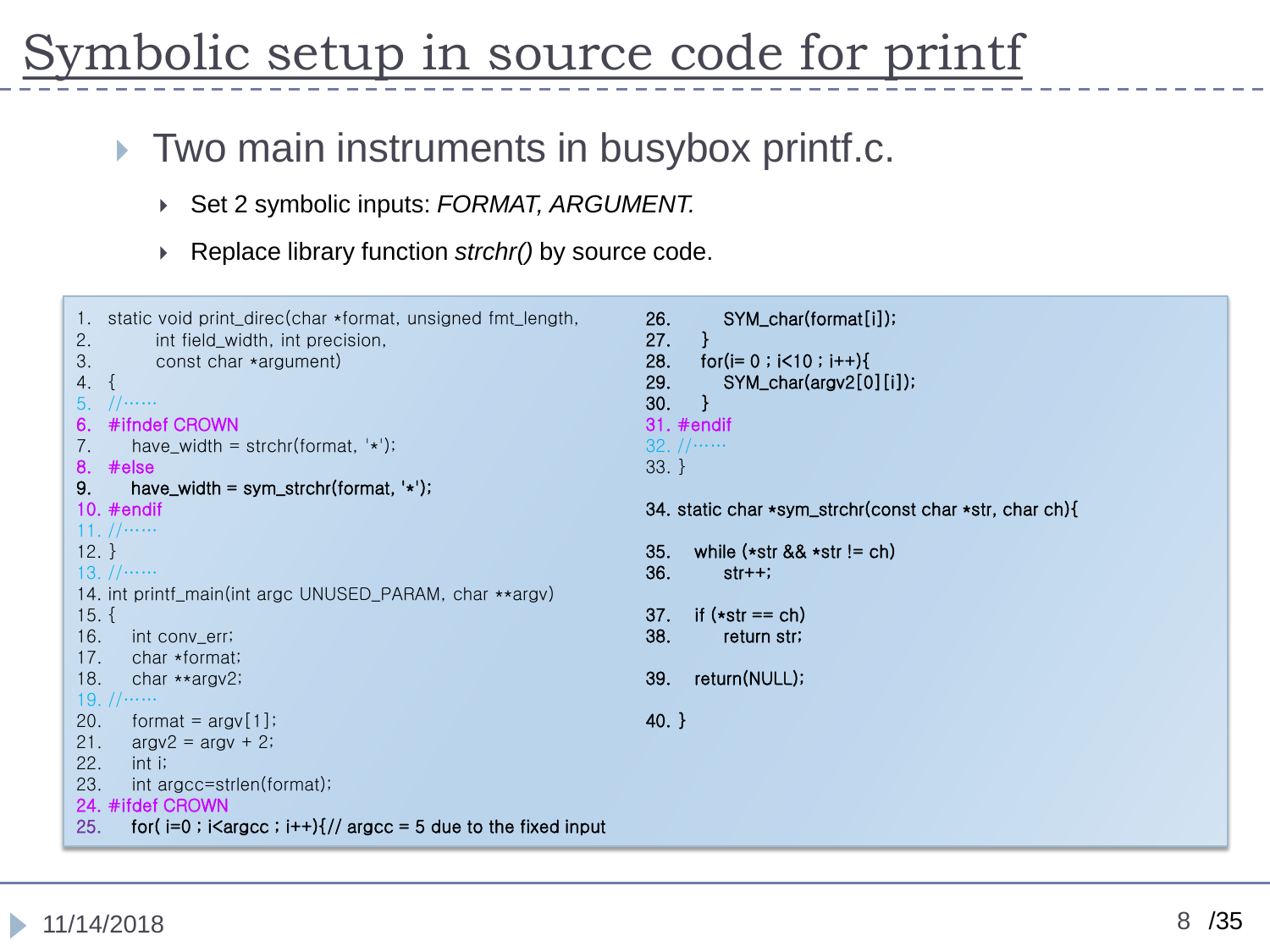- ▶ Description: Search for PATTERN in FILEs (or stdin).
- Usage: grep [OPTIONS] PATTERN [FILE]
	- OPTIONS includes

[-1nqvscFiHhf:Lorm:wA:B:C:EaI] (option followed by ":" means one argument is required.)

#### Example :

- "test\_grep.dat" contains
	- define enifed what is defined? def ine
- input: busybox grep "define" test\_grep.dat
- **Output:** define

what is defined?

Options:

- -H Add 'filename:' prefix
- -h Do not add 'filename:' prefix
- -n Add 'line\_no:' prefix
- -l Show only names of files that match
- -L Show only names of files that don't match
- -c Show only count of matching lines
- -o Show only the matching part of line
- -q Quiet. Return 0 if PATTERN is found, 1 otherwise
- -v Select non-matching lines
- -s Suppress open and read errors
- -r Recurse
- -i Ignore case
- -w Match whole words only
- -F PATTERN is a literal (not regexp)
- -E PATTERN is an extended regexp
- $-m N$  Match up to N times per file
- $-A N$  Print N lines of trailing context
- -B N Print N lines of leading context
- $-C N$  Same as '-A N -B N'
- -f FILE Read pattern from file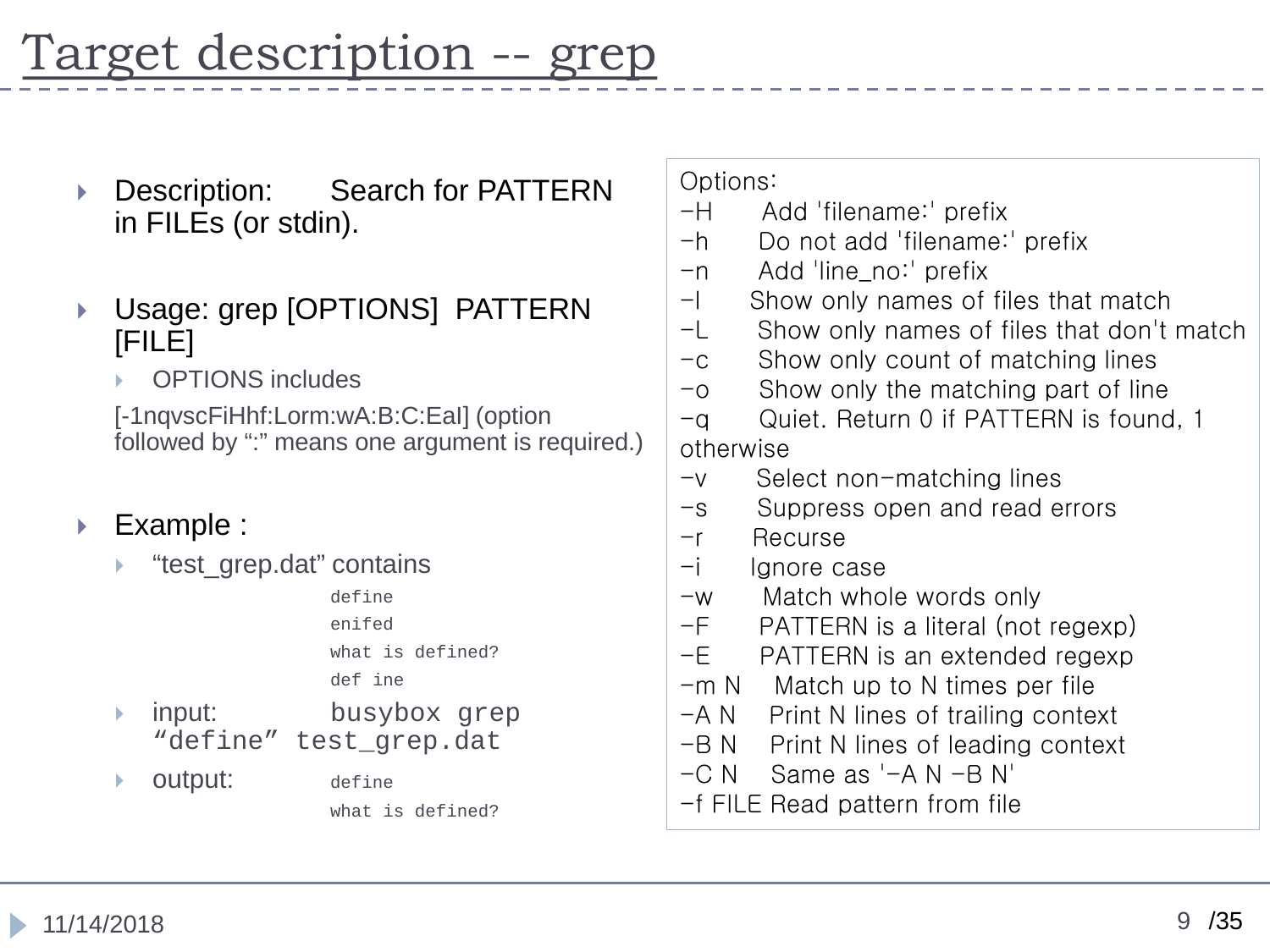## ▶ Symbolic variable declaration

- First, identify input variables
- ▶ Second, declare these variables as symbolic variable by inserting SYM\_<type>(var\_name);
	- ▶ If necessary, additional constraints should be given to restrict symbolic variables to have valid ranges of values
		- $\Box$  if (!constraints on var\_name) exit(0); shou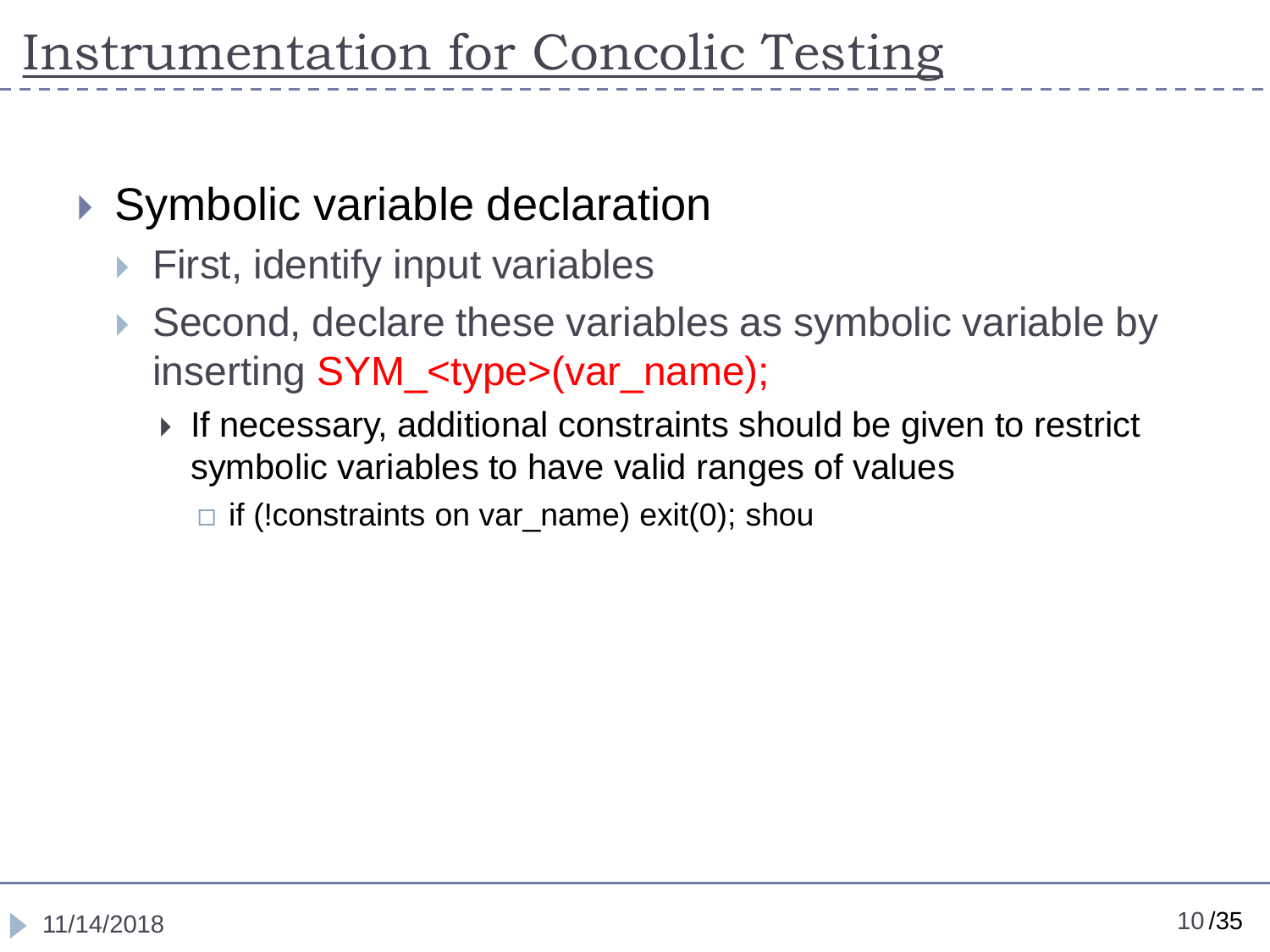mbolic Variable Declaration for grep

- ▶ PATTERN was not declared as symbolic variables, since grep.c handles PATTERN using external binary libraries
	- CROWN would not generate new test cases for symbolic PATTERN
	- ▶ We used a pattern "define"
- ▶ We use a concrete file "test\_grep.dat" as a FILE parameter
- Set options as symbolic input (i.e. an array of symbolic character)
	- **23** different options can be given.
		- Specified options are represented by *option\_mask32,* an *uint32\_t* value, of which each bit field indicates one option is ON/OFF.
		- Function *getopt32(char \*\*argv, const char \*applet\_opts, …)* is used to generate a bit array *option\_mask32* which indicates specified options from command line input.
- Set 4 parameters to options as symbolic variables
	- *Copt, max\_matches, lines\_before, lines\_after.*
	- Option argument "*fopt*" is ignored, since it is hard to set file name as symbolic value. "*fopt*", the parameter of option "-f" (read pattern form an exist file).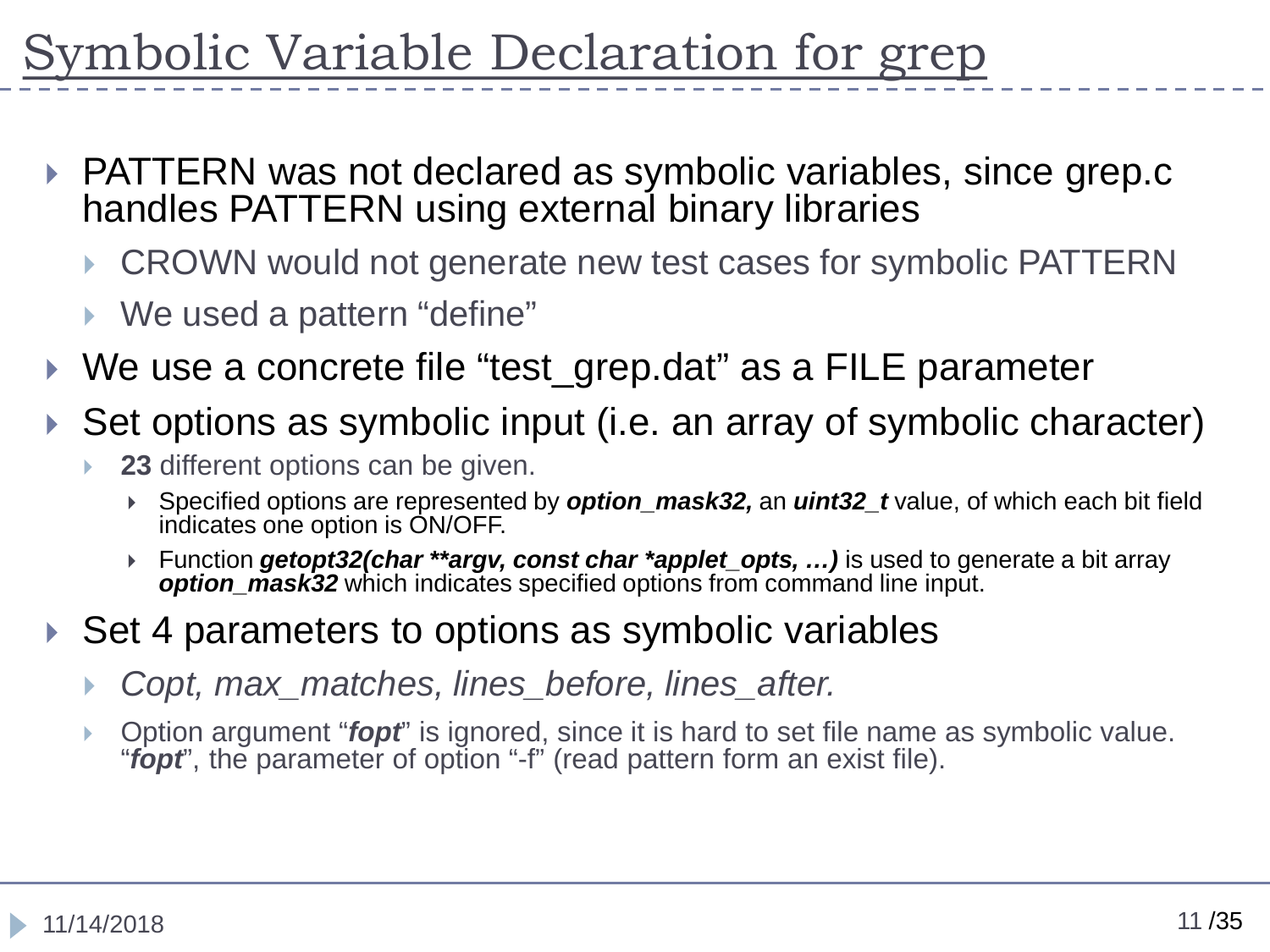1. …

- 2. // before grep\_main is called, option\_mask32 is
- 3. // set to represent all command -line options
- 4. int grep\_main (int argc UNUSED\_PARAM, char \*\*argv )
- 5. {
- 6. getopt32(argv, OPTSTR\_GREP,
- 7. &pattern\_head, &fopt,
- 8. &max\_matches, &lines\_after,
- 9. &lines\_before,&Copt);
- 10. #ifdef CROWN
- 11. SYM\_int (max\_matches);
- 12. SYM\_int (lines\_after);
- 13. SYM\_int (lines\_before);
- 14. SYM\_int(Copt);
- 15.
- 16. #endif
- $17.$
- 18. #ifdef CROWN
- 19. SYM\_int(option\_mask32);
- 20. #endif
- 21. if (option\_mask32 & OPT\_m) {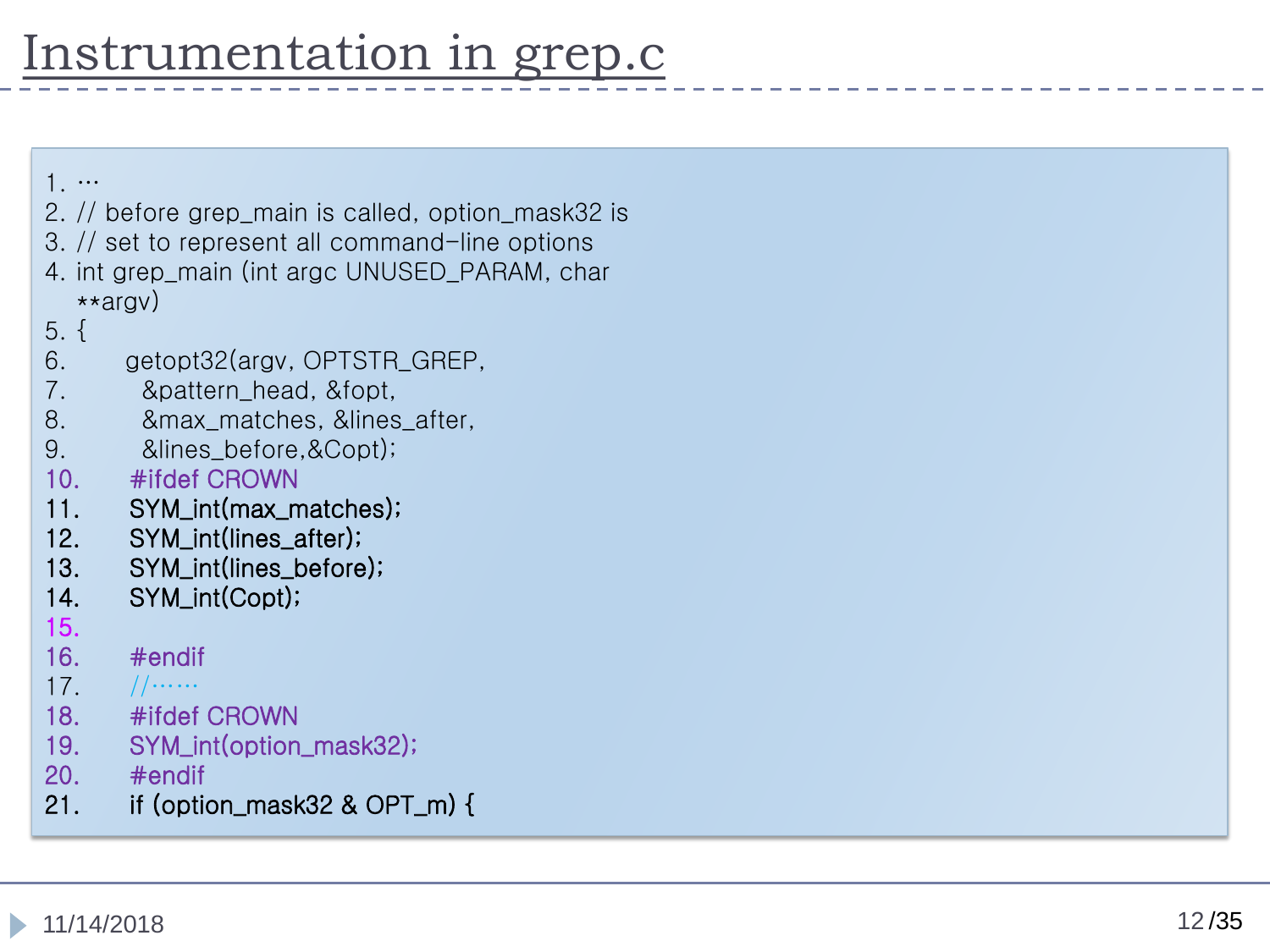# Result of Busybox grep

Experiment 1: Iterations: 10, 000 branches in grep.c : 178 Execution Command:

> run\_crest './busybox grep "define" test\_grep.dat' 10000 -**dfs** run\_crest './busybox grep "define" test\_grep.dat' 10000 -**cfg** run\_crest './busybox grep "define" test\_grep.dat' 10000 -**random** run\_crest './busybox grep "define" test\_grep.dat' 10000 -**random\_input**



| Strategy    | Time cost (s) |
|-------------|---------------|
| Dfs         | 2758          |
| Cfg         | 56            |
| Random      | 85            |
| Pure_random | 45            |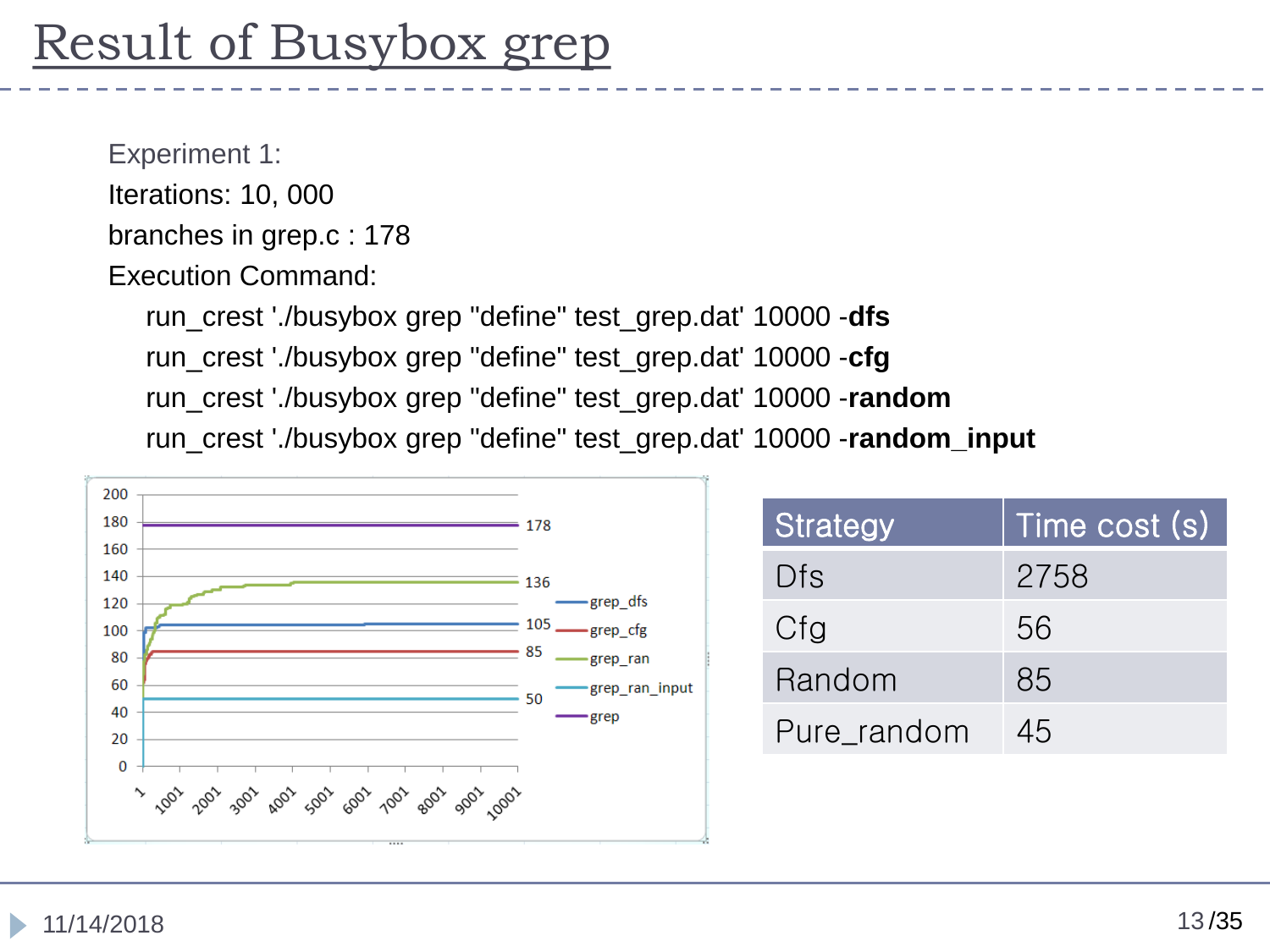- In the busybox testing, we do not use any explicit test oracles
	- ▶ Test oracle is an orthogonal issue to test case generation
	- However, still violation of runtime conformance (i.e., no segmentation fault, no divide-by-zero, etc) can be checked

### ▶ Segmentation fault due to integer overflow detected at grep 2.0

- This bug was detected by test cases generated using DFS
- The bug causes segmentation fault when
	- -B 1073741824 (i.e. 2^32/4)
	- $\triangleright$  PATTERN should match line(s) after the 1<sup>st</sup> line
	- Text file should contain at least two lines
- ▶ Bug scenario
	- Grep tries to dynamically allocate memory for buffering matched lines (-B option).
	- ▶ But due to integer overflow (# of line to buffer \* sizeof(pointer)), memory is allocated in much less amount
	- Finally grep finally accesses illegal memory area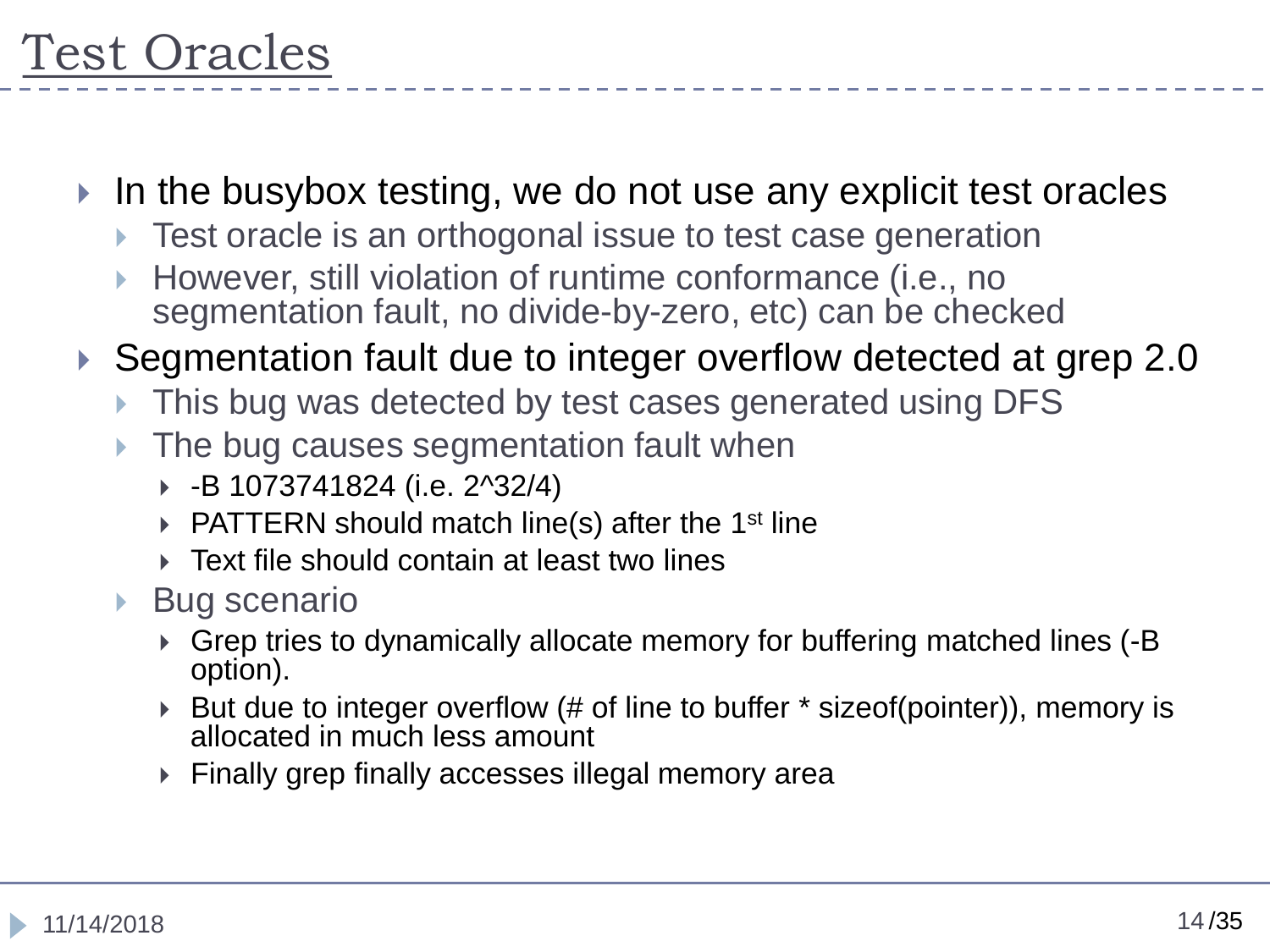Bug 2653 - busybox grep with option -B can cause segmentation fault

Status: RESOLVED FIXED

**Product: Busybox** Component: Other Version: 1.17.x **Platform: PC Linux** 

Importance: P5 major

**Target Milestone: ---**

Assigned To: unassigned

 $URL:$ 

**Keywords:** 

Depends on:

**Blocks:** 

Show dependency tree / graph

**Attachments** 

Add an attachment (proposed patch, testcase, etc.)

— Noter

You need to log in before you can comment on or make changes to this bug.

Yunho Kim 2010-10-02 06:35:09 UTC

l report an integer overflow bug in a busybox grep applet, which causes an memory corruption.

\*\*\*\* findutils/grep.c \*\*\*\* if (option\_mask32 & OPT\_C) { 634 635  $/*$  -C unsets prev -A and -B, but following -A or -B 636 may override it \*/ 637 if (!(option\_mask32 & OPT\_A)) /\* not overridden \*/ 638 11/14/2018 15 /35 639 640

**Reported:** 2010-10-02 **b6:35 UTC** by Yunho Kim Modified: 2010-10-03 21:50 UTC (History) CC List: 1 user (show)

Host: Target:

Build:

▶ Bug patch was immediately made in 1 day, since this bug is critical one

Importance: P5 major

- major loss of function
- Busybox 1.18.x will have fix for this bug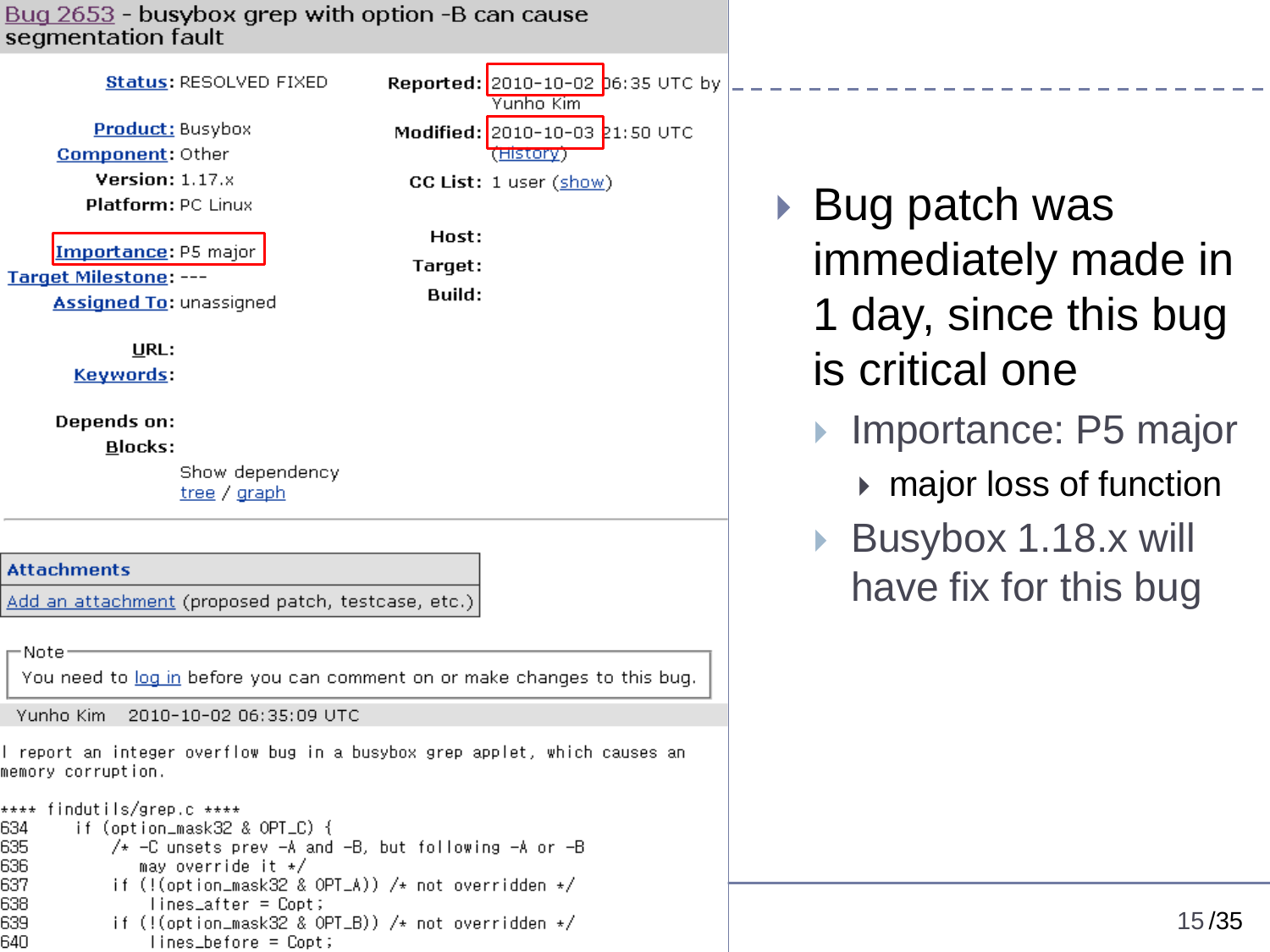## Target description -- vi

- ▶ Description: Edit FILE
- Usage: vi [OPTIONS] [FILE] …
- ▶ Options:
	- -c Initial command to run (\$EXINIT also available)
	- **-R** Read-only
	- -H Short help regarding available features
- ▶ Example :
	- input: cat read\_vi.dat
		- test for initial command
	- input: cat test\_vi.dat this is the test for vi

@#\$%&\*vi?

- input: ./busybox vi -c ":read read\_vi.dat" test\_vi.dat
- output:

this is the test for vi test for initial command

@#\$%&\*vi?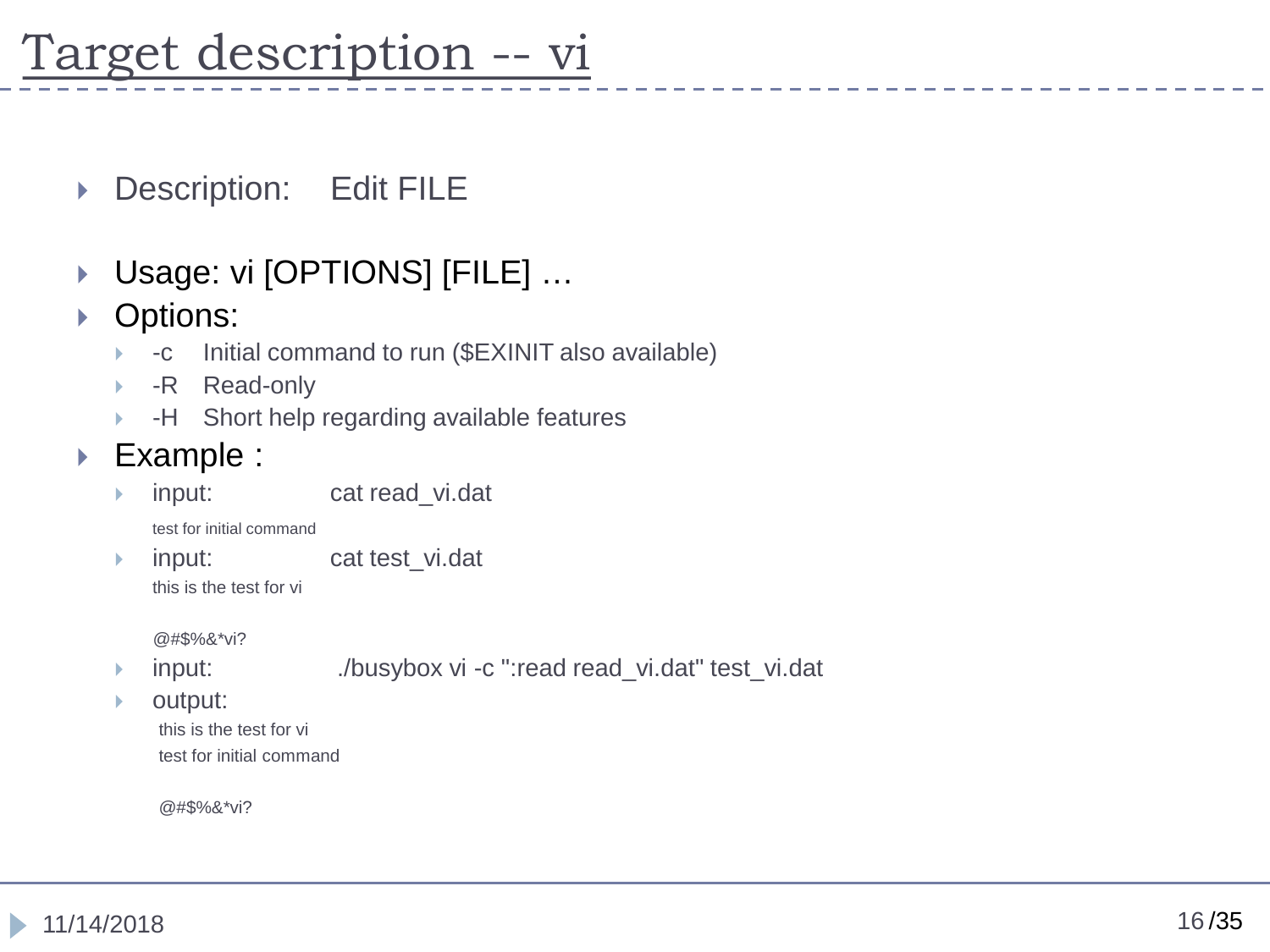mbolic Variable Declaration for vi

- ▶ We declared a key stroke by a user as a symbolic input character
	- **▶ Restrict user key input to 50 symbolic characters.** 
		- **We modified vi source code so that vi exits after testing 50th key stroke.**
- ▶ Set initial command as symbolic input (initial command is only used when option "-c" is specified).
	- ▶ Type of initial command is a string (i.e., an array of 17 characters)
- ▶ Replace 4 library functions with source code: *strncmp(), strchr(), strcpy(), memchr().*
- ▶ We used a concrete file "test\_vi.dat"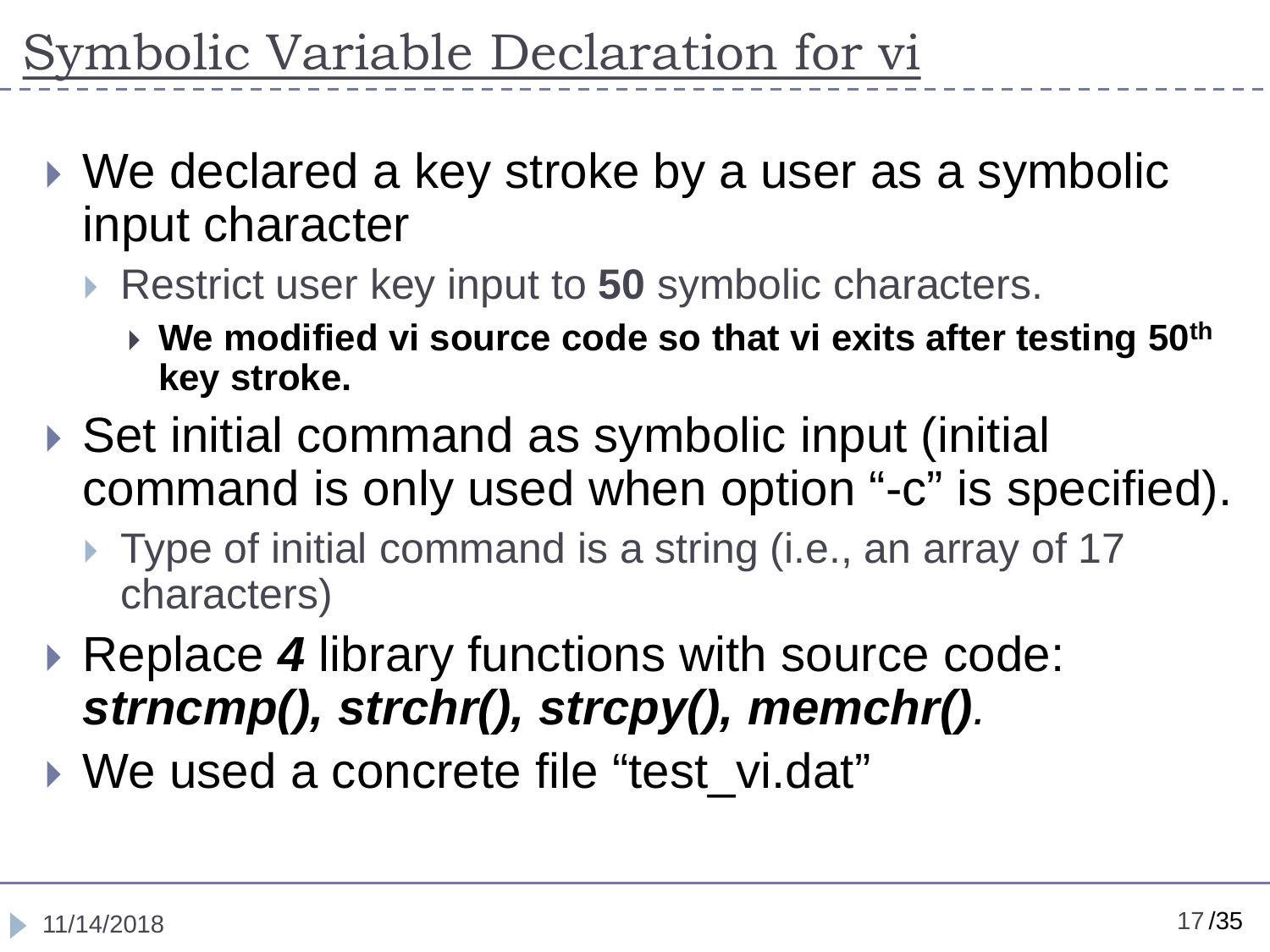```
1. static int sym_strncmp (const char *first,const char *last,int25.static char *sym_strcpy(char *to, const char *from)
  count)
2. {
3. if (!count)
4. return(0);
5.
6. while (--count && *first && *first == *last)\{7. first++;
8. last++;
9. }
10. return(*(unsigned char *)first - *(unsigned char *)last); 34.
11.}
12.
13.static char *sym_strchr(const char *str, char ch){
14.
15. while (*str 88 * str != ch)16. str++;
17.
18. if (*str == ch)19. return str;
20.
21. return(NULL);
22.
23.}
24.
                                                          26.{
                                                          27. char \starsave = to;
                                                          28. for (: (*to = *from) != 'W0'; ++from, ++to);29. return(save);
                                                          30.}
                                                          31.
                                                          32.void *sym_memchr(const void* src, int c, size_t count)
                                                          33.{
                                                                 assert(src!=NULL);
                                                          35. char *tempsrc=(char*)src;
                                                          36. while(count&&*tempsrc!=(char)c)
                                                          37. {
                                                          38. count--;
                                                          39. tempsrc++;
                                                          40. }
                                                          41. if(count!=0)
                                                          42. return tempsrc;
                                                          43. else
                                                          44. return NULL;
                                                          45.}
```

```
11/14/2018 18
```